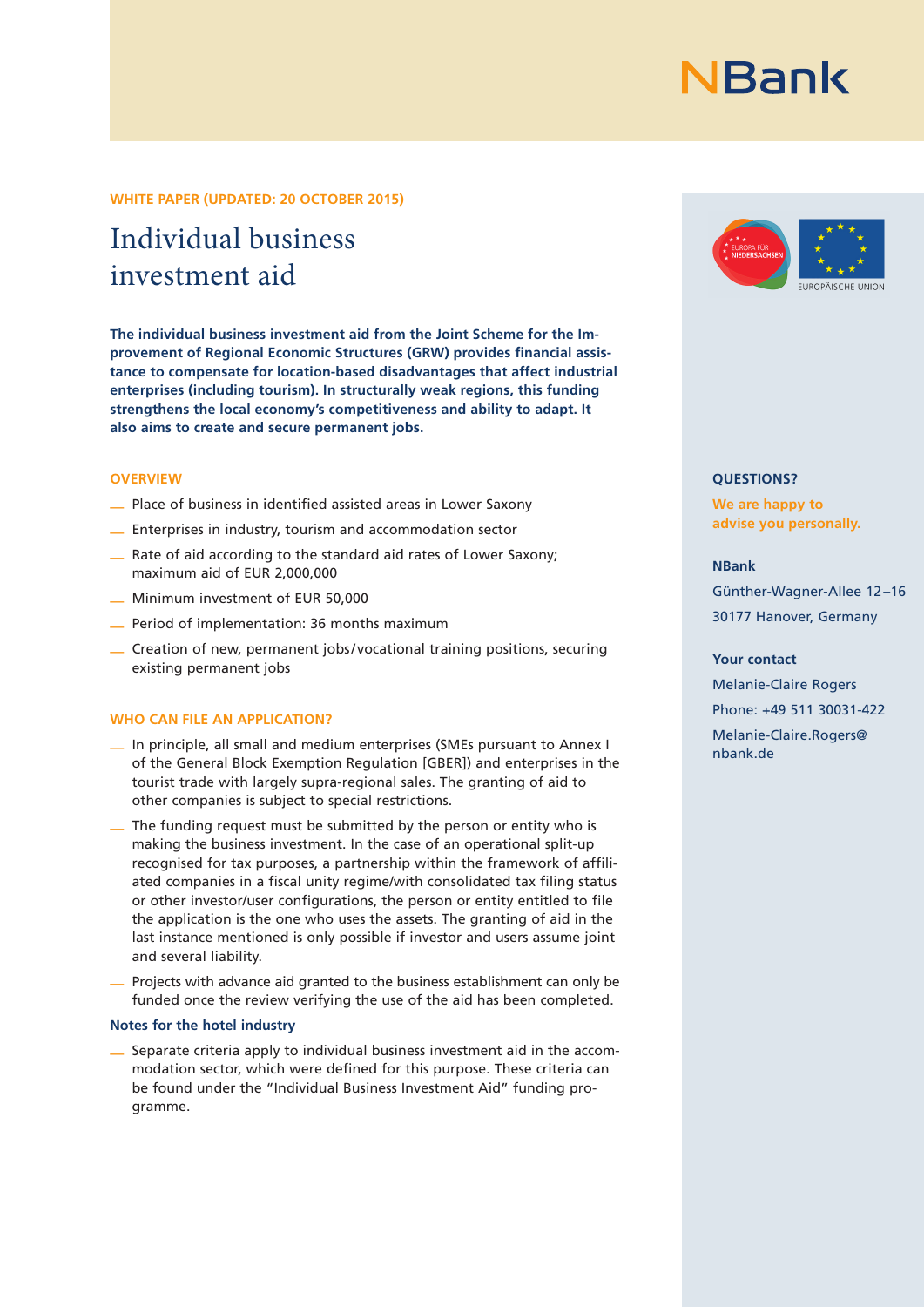#### **WHAT IS FUNDED?**

### **Investment projects eligible for aid at small and medium enterprises (SMEs)**

- Start-up investments
- Expansion investments
- Diversification of production to include products not previously manufactured at the site
- Fundamental changes to the entire production process
- Purchase of assets directly related to the business establishment, provided that
	- … the business establishment was closed
	- … or would have been closed without the purchase
	- … and provided the assets were purchased by an investor who has no connection with the seller.

In the case of smaller enterprises that are taken over by family members of the original owners or by former employees, the condition that the assets must be purchased from third parties who have no connection with the buyer does not apply. The acquisition of company shares is not considered an initial investment.

# **Investment projects eligible for aid at large enterprises**

Investments pursuant to Article 2 No. 51 GBER of a business establishment in the region in question. They are as follows:

- Start-up investments
- Diversification of the activity of a business establishment, provided that
	- … the new activity is not the same as or similar to that which the business establishment formerly engaged in
- Purchase of the assets of a business establishment, provided that
	- … the business establishment was closed
	- … or would have been closed without the purchase
	- … and provided that the assets were purchased by an investor who has no connection with the seller and that the new activity the business establishment will engage in with the acquired assets is not the same as or similar to that found at the business establishment prior to the purchase. The acquisition of company shares is not considered an initial investment.

Initial investments for the diversification of an existing business establishment in a C assisted region by adding new products or new process innovations. The projects must be registered individually with the European Commission.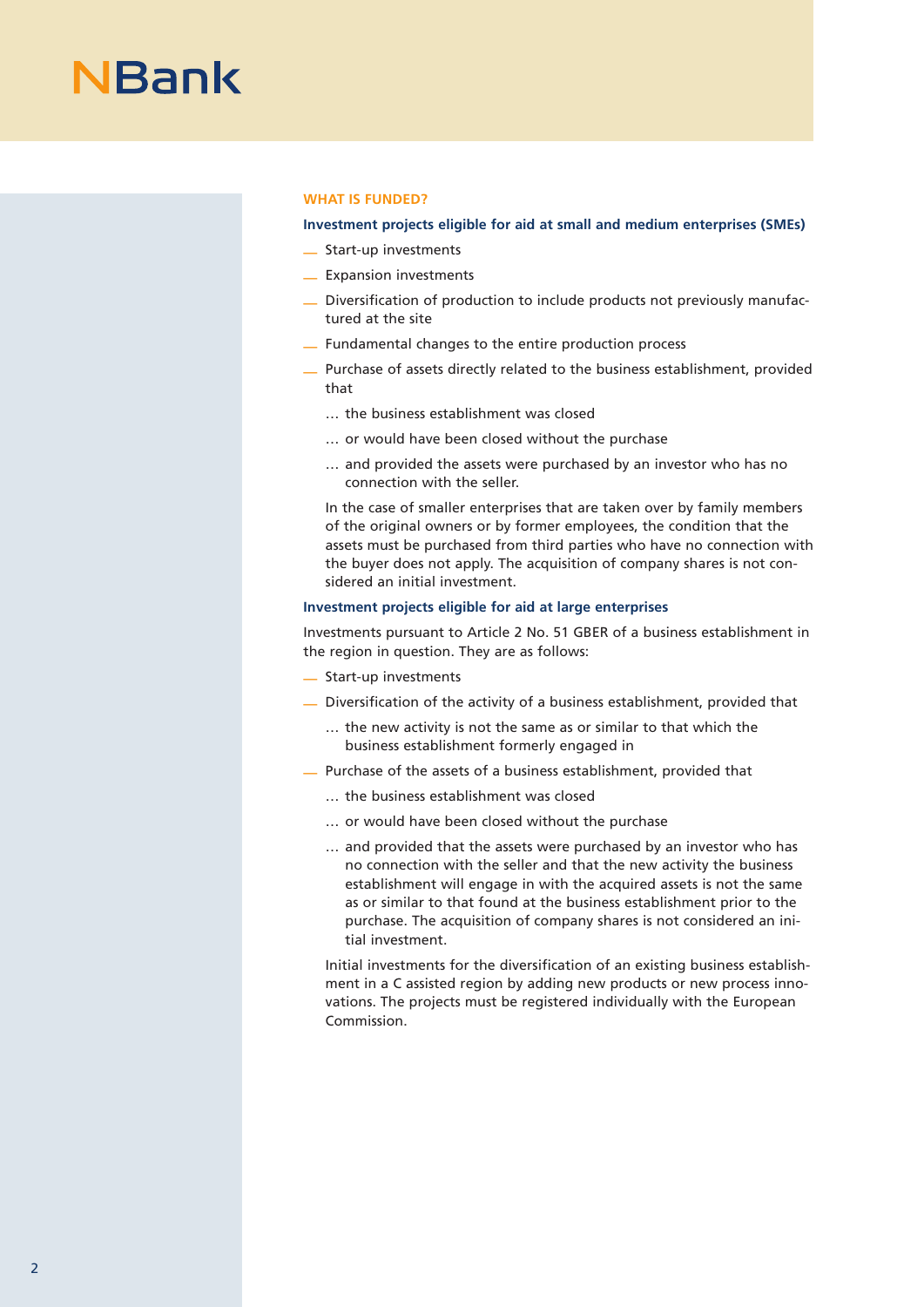### **CONDITIONS**

- The aid is granted as a non-repayable grant related to real capital. The specific investment aid of the Joint Scheme for the Improvement of Regional Economic Structures is based on the policy-related recommendations at Bundesland level in Lower Saxony. Details on the rates of aid in Lower Saxony are available on our homepage.
- The contribution of the applicant from own or external funds for financing the investment project must amount to at least 25% of the eligible costs. No part of this minimum amount can come from public funding.
- In the case of repeat funding for a business establishment, five points per case of advance aid will be deducted in the scoring process (see quality criteria). The basis of assessment comprises the past ten years from the start of the project that was already funded to the date of the current application.
- Among other things, there is an obligation to register with the European Commission if, in the case of regional investment aid, the aid recipient discontinued engaging in the same or a similar activity in the European Economic Area two years before the date of the application for aid or, if at the time of application, the applicant intends to discontinue engaging in such activity in the two years after the conclusion of the aided investment.

#### **Eligible costs include:**

- Acquisition or manufacturing costs of the tangible fixed assets (property, plant and equipment, among others) associated with the investment project
- Acquisition or manufacturing costs of movable assets used within the assisted region
- Acquisition costs of intangible assets:
	- … for SMEs, the complete costs of the eligible overall investment project
	- … for large enterprises, only up to 50% of the eligible overall investment costs.
- Intangible assets include patents, operating licences as well as patented and unpatented technical knowledge.
- Intangible assets are only eligible if
	- … they are capitalised and can be amortised,
	- … the investor has acquired them at market conditions from a third party (and not from an associated enterprise, or one having business, legal or personnel links to the investor), and
	- … these assets are used exclusively at the business establishment granted the aid.
- Assets under hire or lease, with the exception of property, provided they are capitalised by the applicant. The hire-purchase or lease agreement for other assets as buildings must take the form of financial leasing and provide for the subsidised assets to be purchased upon expiry of the term of the lease. The hire-purchaser/lessee must bear the risk for the maintenance of the subsidised assets.
- In the event of a takeover of a business establishment: the eligible acquisition costs of the tangible fixed assets up to the market price. Acquisition costs for assets that have already received funding must be deducted from this.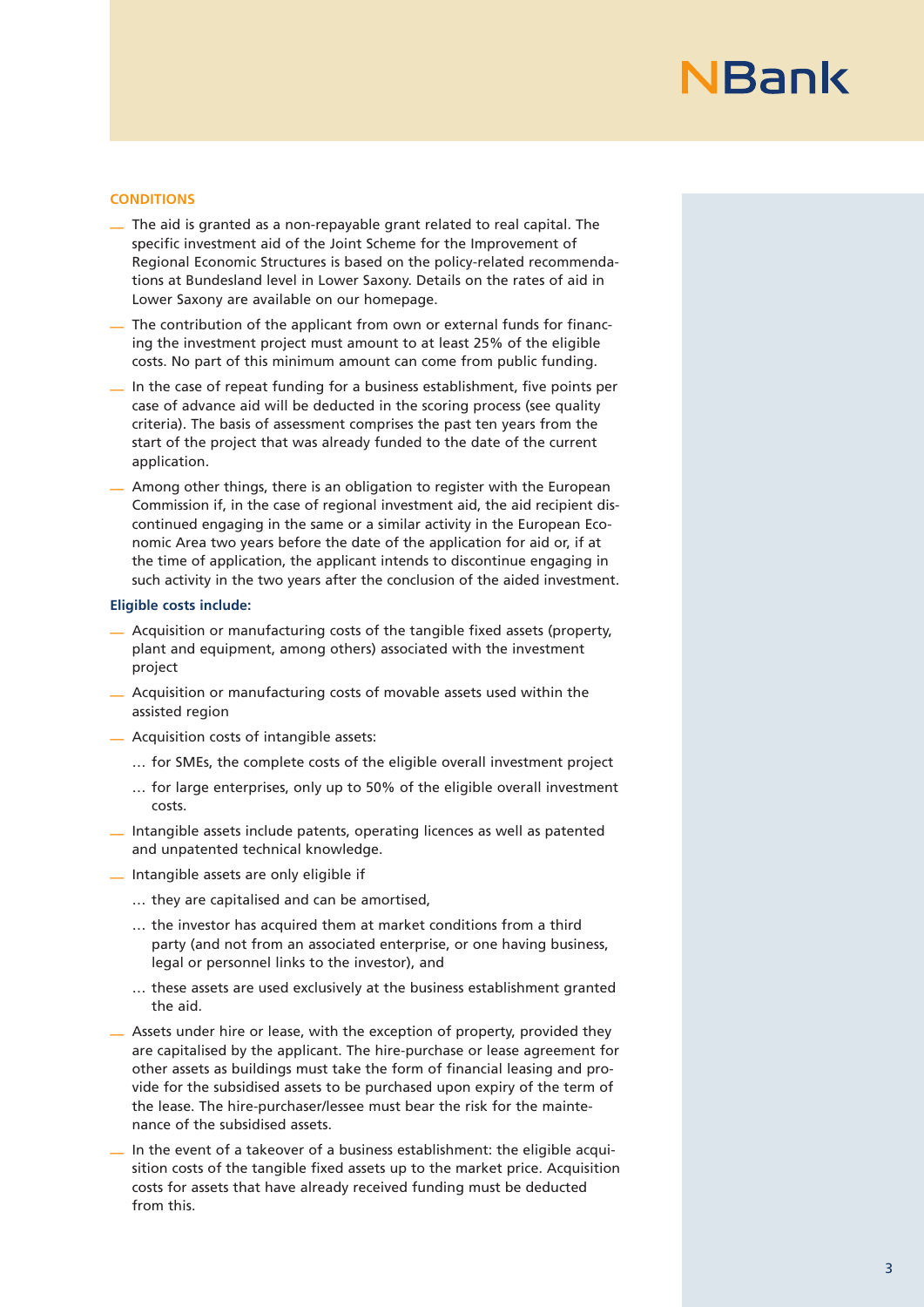#### **Ineligible costs include:**

- Investments that serve the purpose of replacement purchases (e.g. renovation/refurbishment costs)
- The acquisition or manufacturing costs for passenger cars, estate cars, lorries, buses, aircraft, ships and railway vehicles as well as other vehicles approved for use on roads and which primarily serve transport purposes
- Used assets, unless it concerns acquiring a business establishment that has closed down/is in danger of closing down or the acquirer is an SME in the start-up phase. Only those used assets are eligible that were not purchased from an associated enterprise, or one having business, legal or personnel links to the investor, and which were not previously subsidised by public funds. In the case of smaller enterprises that are taken over by family members of the original owners or by former employees, the condition that the assets must be purchased from third parties who have no connection with the buyer does not apply.
- Financing costs that can be capitalised (e.g. interest during construction)
- Services on own account
- Costs for the acquisition of land, including ancillary costs, as well as the hire-purchase or leasing of property
- The costs for enterprise relocation alone without also expanding the business establishment at the same time

### **Excluded from receiving aid:**

- Agriculture, forestry, aquaculture and fishing, provided the focus of business activity is not on processing and marketing
- Iron and steel industry pursuant to Article 2 No. 43 GBER
- Mining, quarrying of sand, gravel, clay and stone and comparable branches of primary production
- Energy and water supply, besides power stations and water supply facilities that largely serve the needs of the enterprise
- Construction, with the exception of those areas on the whitelist
- Retail, unless it is a mail-order business
- Transport and storage
- Hospitals, clinics, sanatoriums and other similar institutions
- Synthetic fibres industry
- Aid to enterprises in trouble, with the exception of aid granted for dealing with the effects of natural disasters
- Airports
- Enterprises whose principal activity falls under Section K "Financial and insurance activities" of NACE Revision 2 Statistical Classification of Economic Activities in the European Community
- Enterprises whose principal activity falls under class 70.22 "Business and other management consultancy activities" (except technical business consulting) of NACE Revision 2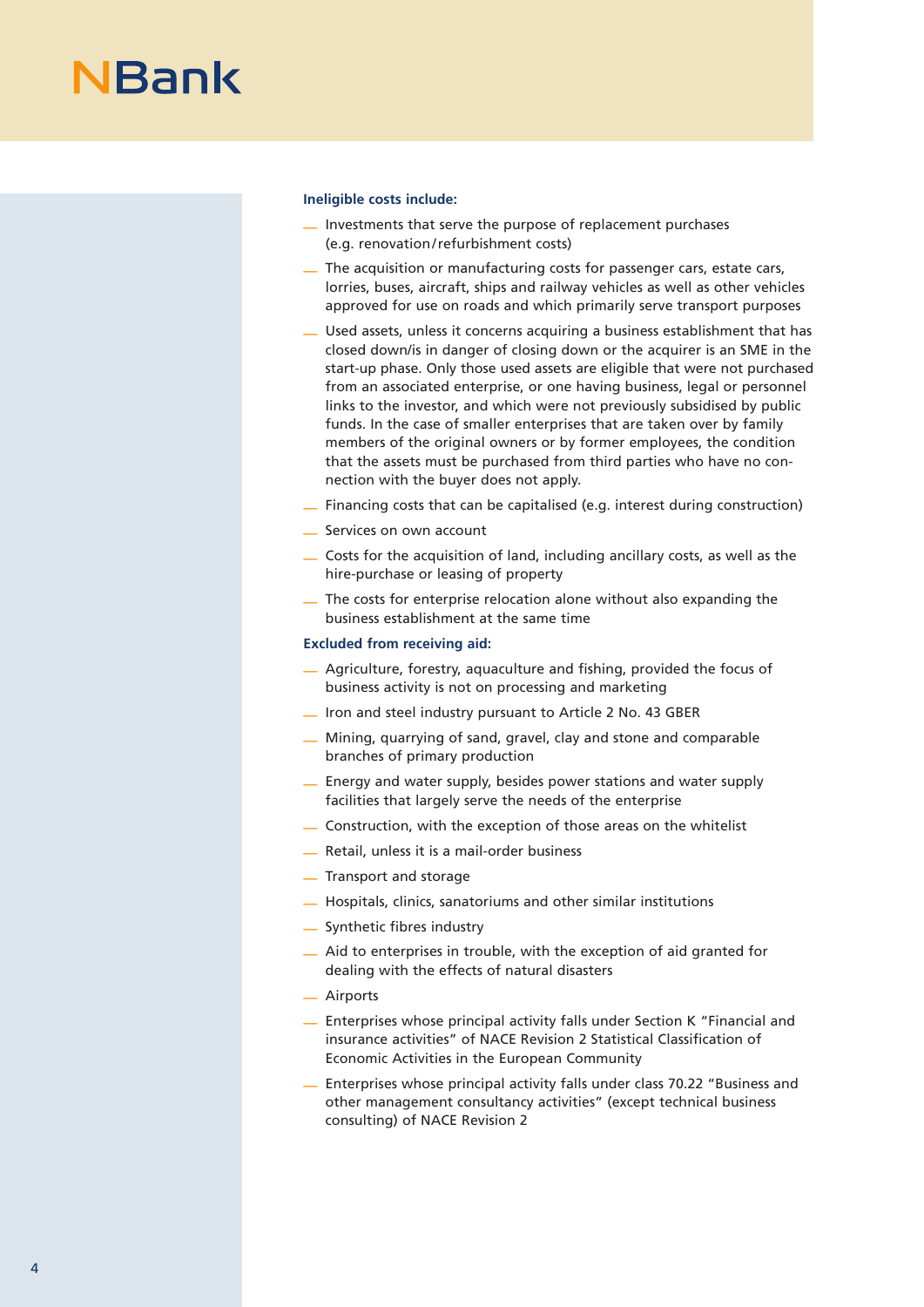

#### **Other sectors that are not eligible for aid in Lower Saxony:**

- Arms manufacturing and trade
- Manufacturing and trade of erotic goods
- Bars, dance clubs, restaurants
- Fitness centres
- Bowling and nine-pin bowling alleys
- Go-kart tracks and other similar amusement ride facilities
- Golf courses and tennis courts
- Call centres
- Boarding kennels, pet/animal training centres, animal breeding and husbandry operations
- Dental laboratories
- Mobile services
- Personal services
- Activities connected with the use of raw materials procured by means of containers for used clothing/shoes or from door-to-door collection
- Freelance professionals
- Tax consulting firms, provided they cannot be assigned to one of the items on the whitelist
- Temporary work

Additional restrictions may be specified by procedural regulations of Lower Saxony.

#### **Restriction of aid**

— Due to the rules that govern the granting of aid, assistance is only possible to a limited extent with respect to the processing and marketing of agricultural and fishery products.

# **Further conditions**

- Before the start of the investment project, NBank must confirm in writing that the conditions for receiving aid, subject to a detailed examination, have been met in principle. Only then can the project begin without being in violation of the rules for receiving aid.
- The conclusion of a supply or service agreement attributable to executing the plan is understood as being a fundamental part of the beginning of a project. In the case of construction measures, planning, soil analysis and other preparatory actions are not considered to be the start of a project. N.B.: The conclusion of architect agreements that exceed service phase 6 of the fee structure for architects and engineers (HOAI) is regarded as the start of a project in violation of the rules for receiving aid. A premature start to the project is to be assumed in the event that services from service phase 7 and higher are commissioned, provided the agreement does not reserve the right of rescission/cancellation if the funding is not granted.
- The place of business must be located in Lower Saxony in the identified assisted areas.
- The applicant must award contracts (starting at an overall contract value of EUR 500, including additional contracts) exclusively to competent and capable providers in accordance with the necessary considerations for ensuring fair competition and at economically reasonable conditions.

**Start of the project only after receiving confirmation of eligibility to receive aid**

**Map of assisted areas Lower Saxony Three offers for comparison**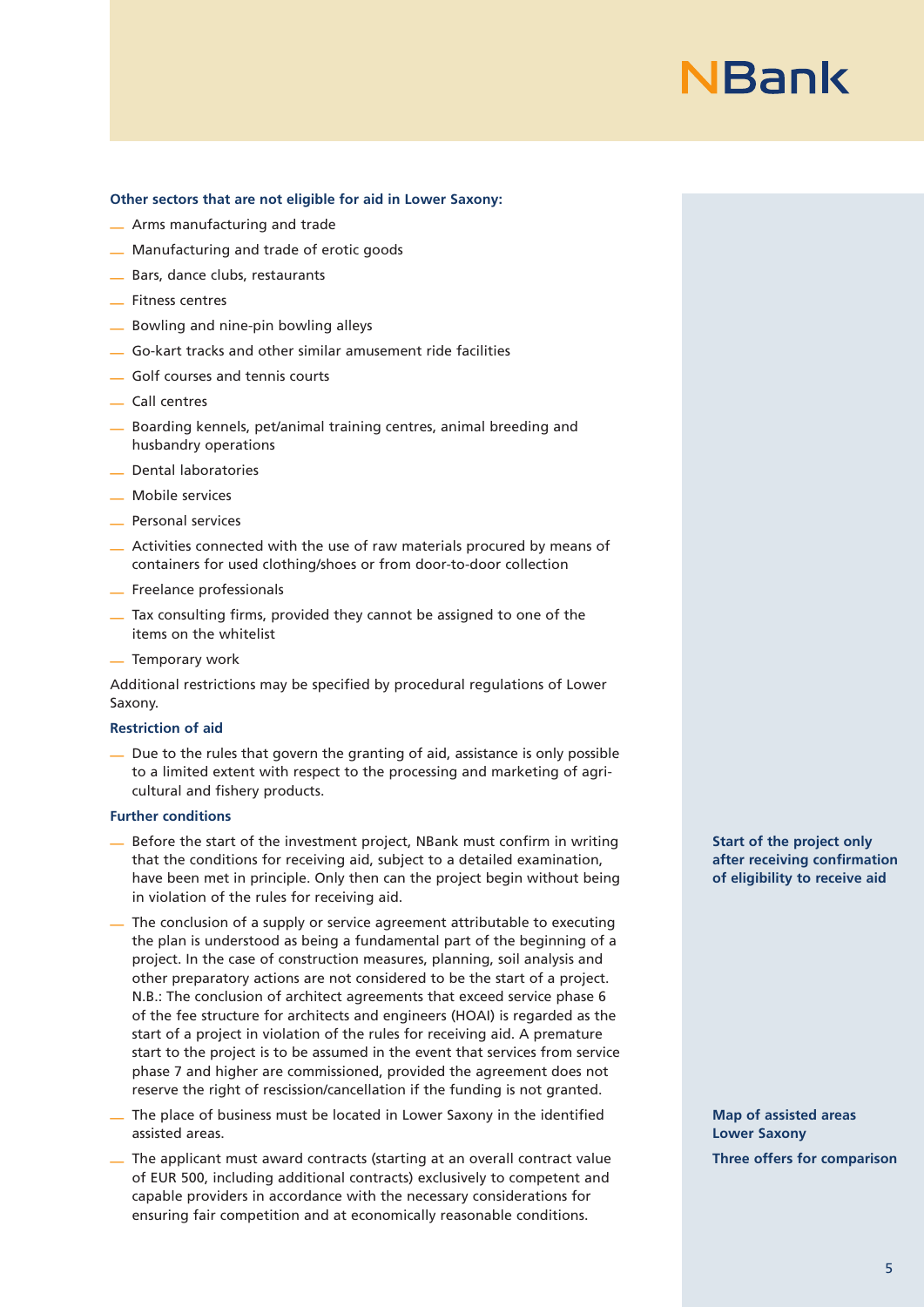**Minimum investment amount**

**Score of at least 50 points**

**Completed within 36 months**

At least three offers must be obtained for comparison and stored at NBank to ensure that proof of this can be provided. Any deviations from the procedure outlined above must be justified in writing.

- The eligible investment amount must be at least EUR 50,000.
- The maximum amount of aid is capped at EUR 2,000,000.
- Eligible projects must have a score of at least 50 points to be considered in the planning round.
- The project must be carried out within a maximum of 36 months.
- The aid is granted as a grant related to real capital.

### **Quality criteria for assessing and prioritising applications**

- Size of the enterprise
- Increase in the number of permanent jobs subject to social insurance contributions
- Amount of investment costs per newly created permanent job
- Tied to a collective wage agreement
- Investments of particular regional importance
- Innovative nature of the project
- Jobs that are especially suited to having a family and a career
- Sustainable and environmentally conscious investments and projects

Please also refer to the procedural rules and quality criteria listed on our homepage.

- **Assessment and prioritisation procedure:**
	- … A project presented in an application for aid must have a score of at least 50 points to be eligible and given consideration as part of a planning round.
	- … Based on their scores, the applications submitted to NBank which are eligible and ready for approval will be prioritised for the planning round and then decided on and approved, taking into account the budgetary resources available. There is no legal right to receive aid.
	- … Enterprises whose applications were unable to be considered as part of the planning round will be duly notified by NBank.
	- … Applications that could not be considered during the initial planning phase will be reviewed once more in the next round of decisions and ranked again with all of the applications for that planning round. An application will be rejected if it cannot be considered within the scope of four planning rounds.

# **REQUIREMENTS**

# — **Primary effect**

Investments are eligible if they lead to the creation of additional sources of income that directly and permanently raise the region's total level of income to a significant degree (known as the primary effect). It can be assumed that the requirements of the primary effect within the meaning of the concept are satisfied with respect to the activities listed in Annex 8 of the coordination framework (whitepaper). In cases of exception, aid may be granted as part of a decision relating to an individual case if the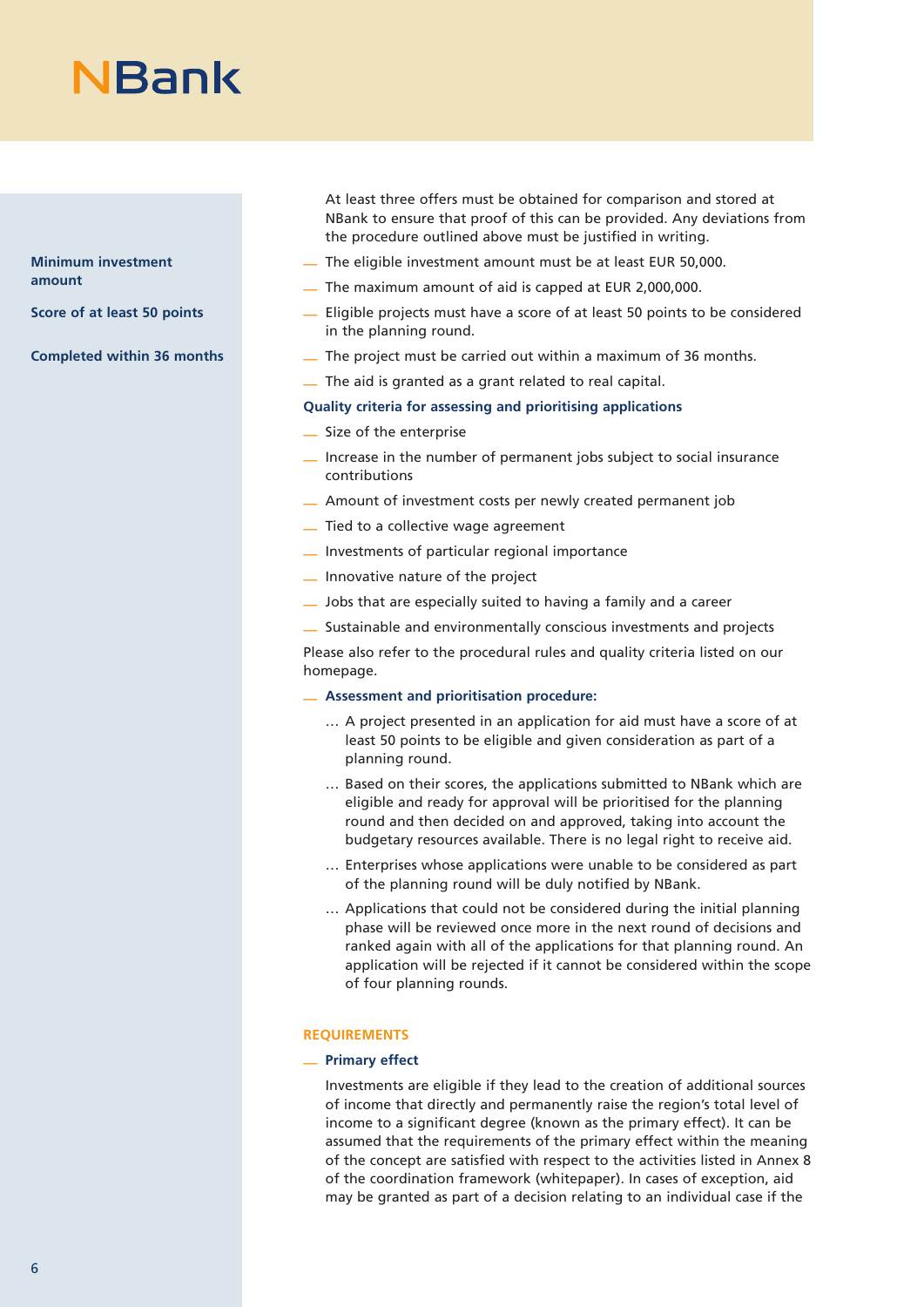enterprise applying for assistance can furnish proof that its products or range of services are sold largely at a supra-regional level.

Sales outside a radius of 50 km from the municipality where the business establishment is located are considered supra-regional.

### — **Permanent jobs**

The investment projects must create new, permanent jobs or secure such positions that already exist in the assisted areas. They must remain filled for a period of at least five years (earmarking period) after the conclusion of the respective projects. Solely securing permanent jobs does not make a project eligible to receive aid, however.

#### — **Employment subject to social insurance contributions**

Newly created permanent jobs at the business establishment granted aid must be filled exclusively by people entering into employment subject to social insurance contributions and whose hourly compensation does not fall below EUR 8.50 (gross hourly employee wage).

### — **Earmarking**

On average, a maximum of 15% of the workforce at the business establishment receiving aid may consist of temporary workers for the duration of the earmarking period.

# — **Special effort**

Only those investments that involve a special effort on the part of the business with regard the amount or number of additional permanent jobs are considered for aid. This criterion is regarded as having been met if the number of existing permanent jobs at the business establishment to receive aid increases by at least 15% as compared to the number at the time of application.

#### — **Investment amount**

It is also possible to receive aid if the investment amount − with respect to one year − exceeds the average value of the write-downs (excluding extraordinary write-downs) in the last three years by at least 50%. At the same time, the number of existing permanent jobs at the business establishment to receive aid at the beginning of the investment period must increase by at least 7.5%.

# — **Investment amount**

The grant is only considered for the portion of investment costs which does not exceed EUR 500,000 per permanent job created or EUR 250,000 per permanent job secured. The number of permanent jobs secured must be substantiated.

#### — **Implementation period**

Investment grants are only approved for projects that are carried out within a period of 36 months maximum.